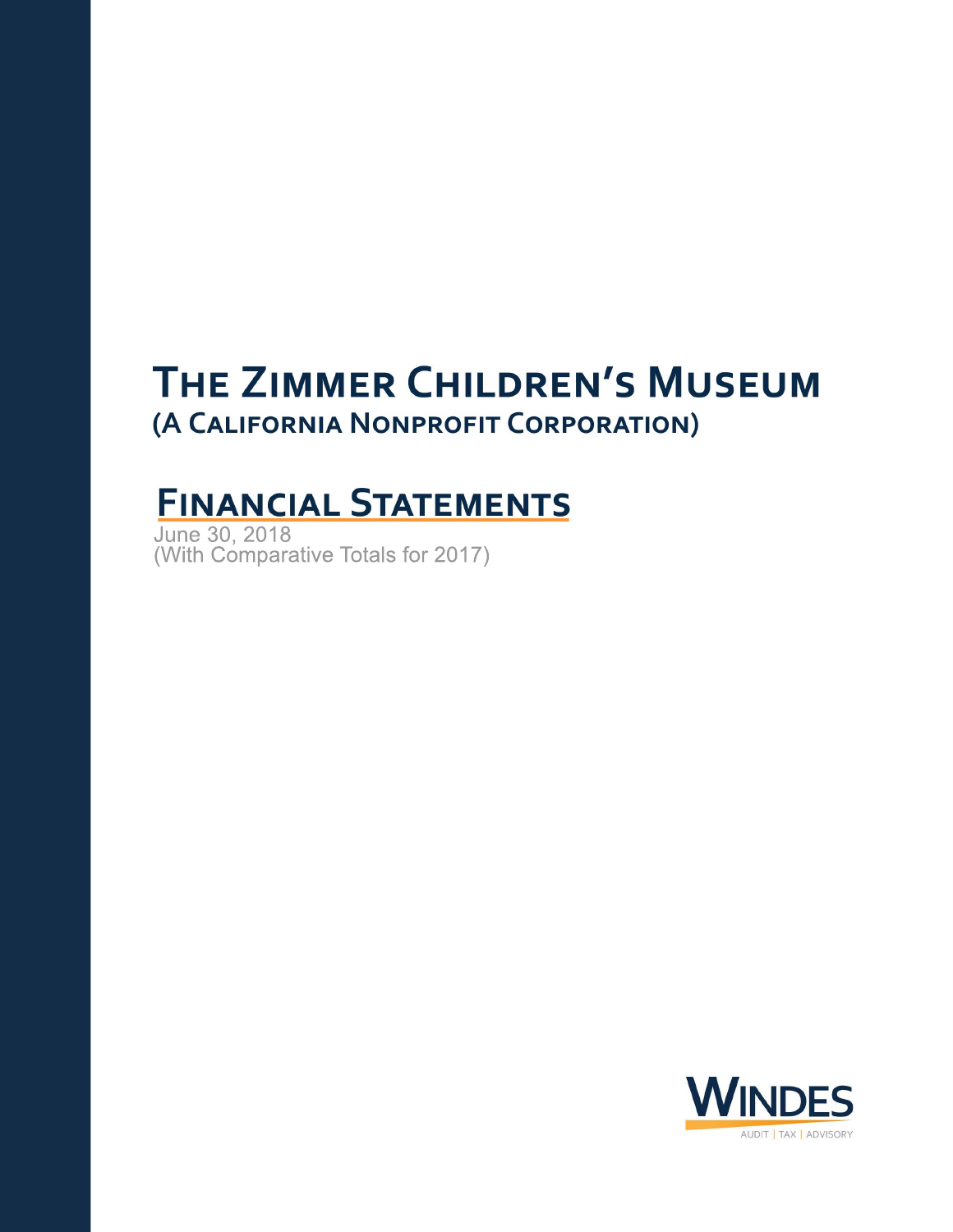# **CONTENTS**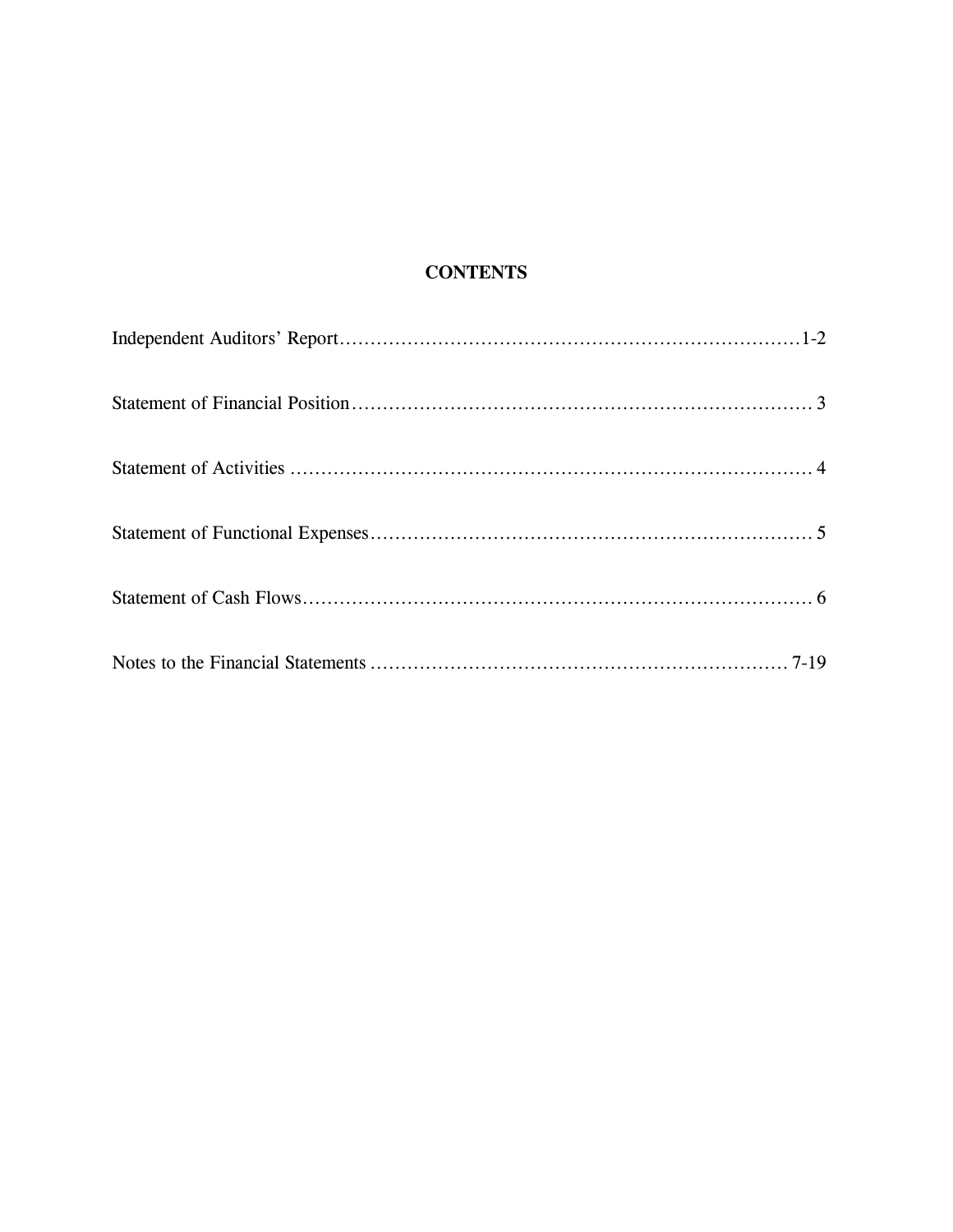Long Beach | Irvine | Los Angeles



www.windes.com 844.4WINDES

# **INDEPENDENT AUDITORS' REPORT**

To the Board of Directors The Zimmer Children's Museum

# **Report on the Financial Statements**

We have audited the accompanying financial statements of The Zimmer Children's Museum (the Museum), which comprise the statement of financial position as of June 30, 2018, and the related statements of activities, functional expenses, and cash flows for the year then ended, and the related notes to the financial statements.

# *Management's Responsibility for the Financial Statements*

Management is responsible for the preparation and fair presentation of these financial statements in accordance with accounting principles generally accepted in the United States of America; this includes the design, implementation, and maintenance of internal control relevant to the preparation and fair presentation of financial statements that are free from material misstatement, whether due to fraud or error.

#### *Auditors' Responsibility*

Our responsibility is to express an opinion on these financial statements based on our audit. We conducted our audit in accordance with auditing standards generally accepted in the United States of America. Those standards require that we plan and perform the audit to obtain reasonable assurance about whether the financial statements are free from material misstatement.

An audit involves performing procedures to obtain audit evidence about the amounts and disclosures in the financial statements. The procedures selected depend on the auditors' judgment, including the assessment of the risks of material misstatement of the financial statements, whether due to fraud or error. In making those risk assessments, the auditor considers internal control relevant to the entity's preparation and fair presentation of the financial statements in order to design audit procedures that are appropriate in the circumstances, but not for the purpose of expressing an opinion on the effectiveness of the entity's internal control. Accordingly, we express no such opinion. An audit also includes evaluating the appropriateness of accounting policies used and the reasonableness of significant accounting estimates made by management, as well as evaluating the overall presentation of the financial statements.

We believe that the audit evidence we have obtained is sufficient and appropriate to provide a basis for our audit opinion.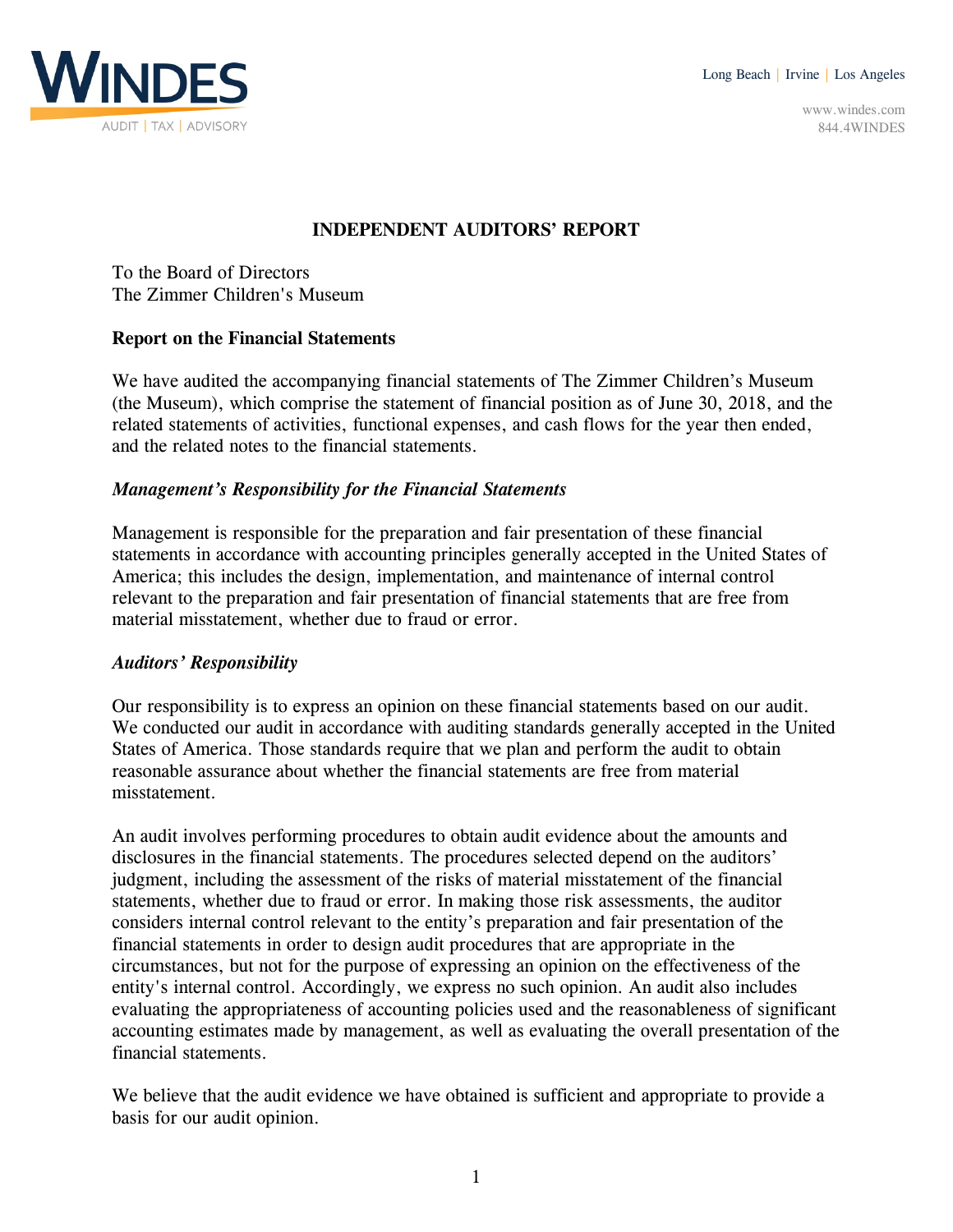# *Opinion*

In our opinion, the financial statements referred to above present fairly, in all material respects, the financial position of the Museum as of June 30, 2018, and the changes in its net assets and its cash flows for the year then ended in accordance with accounting principles generally accepted in the United States of America.

#### **Report on Summarized Comparative Information**

We have previously audited the Museums' 2017 financial statements and we expressed an unmodified audit opinion on those audited financial statements in our report dated November 27, 2017. In our opinion, the summarized comparative information presented herein as of and for the year ended June 30, 2017, is consistent, in all material respects, with the 2017 audited financial statements from which it has been derived.

lindes, Inc.

Long Beach, California January 25, 2019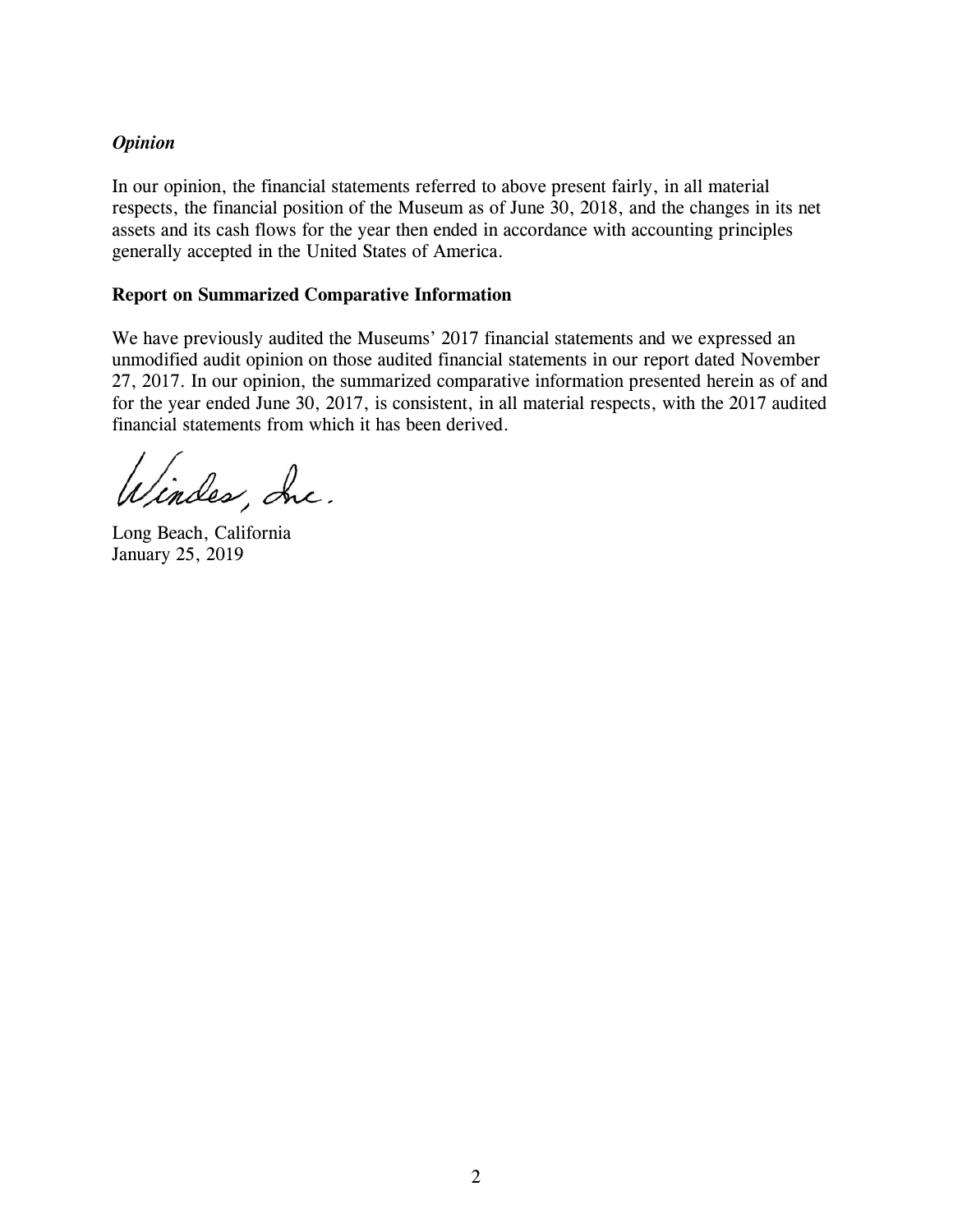# **STATEMENT OF FINANCIAL POSITION JUNE 30, 2018 (WITH COMPARATIVE TOTALS FOR 2017)**

# **ASSETS**

|                                                | 2018               | 2017            |
|------------------------------------------------|--------------------|-----------------|
| <b>ASSETS</b>                                  |                    |                 |
| Cash and cash equivalents                      | \$<br>2,088,039    | \$<br>189,121   |
| Investments                                    | 467,732            | 454,312         |
| Contributions receivable                       | 4,379,971          | 328,556         |
| Prepaid expenses                               | 24,265             | 15,589          |
| Property and equipment, net                    | 956,121            | 135,341         |
| <b>TOTAL ASSETS</b>                            | \$<br>7,916,128 \$ | 1,122,919       |
| <b>LIABILITIES AND NET ASSETS</b>              |                    |                 |
| <b>LIABILITIES</b>                             |                    |                 |
| Accounts payable and accrued liabilities       | \$<br>216,670      | \$<br>106,181   |
| Line of credit                                 | 25,000             |                 |
| Deferred revenue                               | 112,346            | 139,258         |
| <b>TOTAL LIABILITIES</b>                       | 354,016            | 245,439         |
| <b>COMMITMENTS AND CONTINGENCIES (Note 10)</b> |                    |                 |
| <b>NET ASSETS</b>                              |                    |                 |
| Unrestricted net assets                        |                    |                 |
| Undesignated                                   | 823,568            | 183,168         |
| Board designated                               | 467,732            | 454,312         |
|                                                | 1,291,300          | 637,480         |
| Temporarily restricted net assets              | 6,270,812          | 240,000         |
| <b>TOTAL NET ASSETS</b>                        | 7,562,112          | 877,480         |
| TOTAL LIABILITIES AND NET ASSETS               | \$<br>7,916,128    | \$<br>1,122,919 |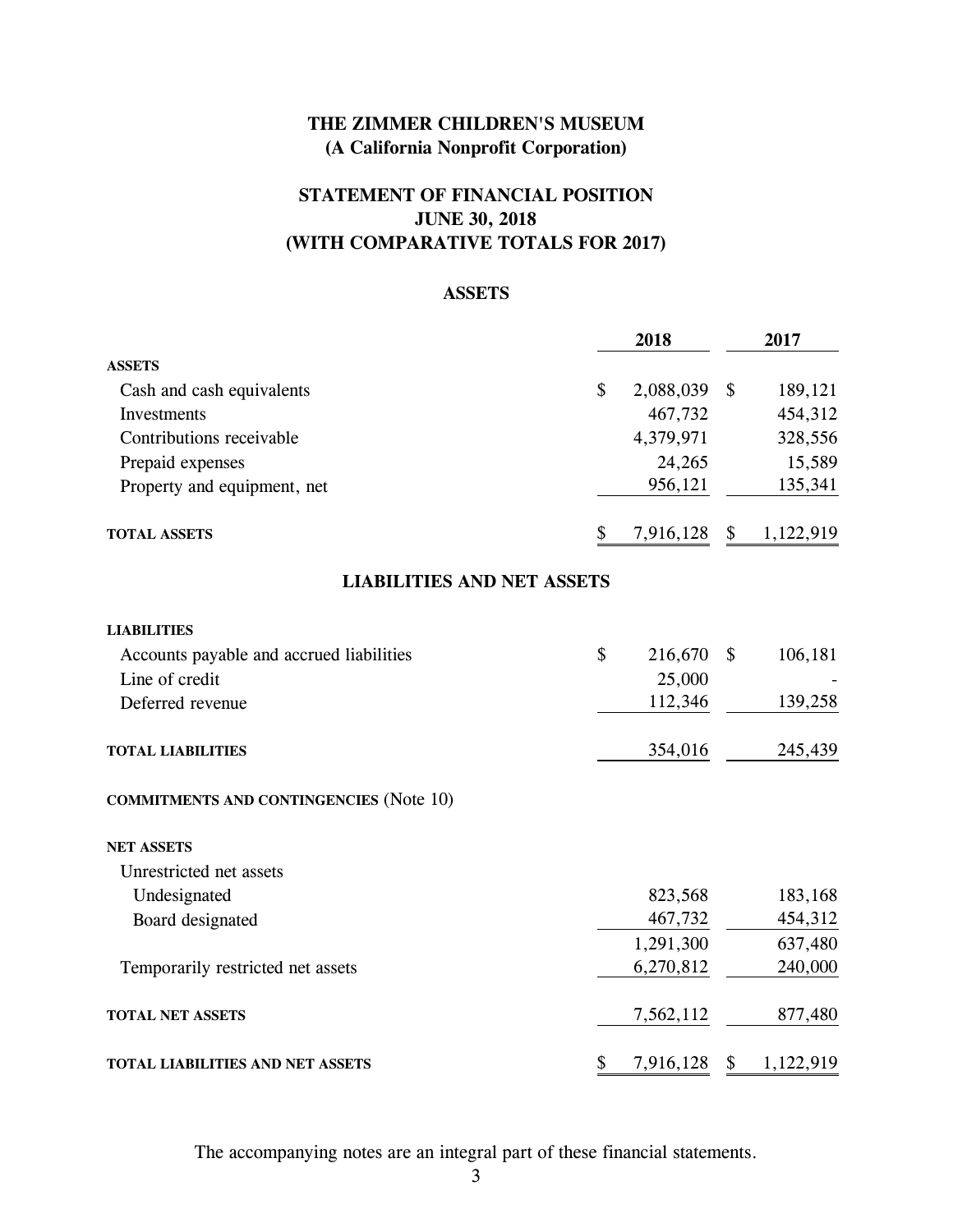# **STATEMENT OF ACTIVITIES FOR THE YEAR ENDED JUNE 30, 2018 (WITH COMPARATIVE TOTALS FOR 2017)**

|                                                    | 2018 |                     |    |                    |                           |              | 2017                      |              |
|----------------------------------------------------|------|---------------------|----|--------------------|---------------------------|--------------|---------------------------|--------------|
|                                                    |      |                     |    | <b>Temporarily</b> |                           |              |                           |              |
|                                                    |      | <b>Unrestricted</b> |    | <b>Restricted</b>  |                           | <b>Total</b> |                           | <b>Total</b> |
| <b>REVENUE AND SUPPORT</b>                         |      |                     |    |                    |                           |              |                           |              |
| Contributions                                      | \$   | 534,163             | \$ | 7,257,000          | $\boldsymbol{\mathsf{S}}$ | 7,791,163    | $\boldsymbol{\mathsf{S}}$ | 743,883      |
| Foundation and corporate grants                    |      | 255,050             |    |                    |                           | 255,050      |                           | 536,000      |
| Government grants and contracts                    |      | 25,715              |    |                    |                           | 25,715       |                           | 39,580       |
| Fees for service                                   |      | 598,403             |    |                    |                           | 598,403      |                           | 729,768      |
| Membership income                                  |      | 130,476             |    |                    |                           | 130,476      |                           | 146,066      |
| Special events (net of costs of direct donor       |      |                     |    |                    |                           |              |                           |              |
| benefits of \$219,768 and \$193,433, respectively) |      | 554,718             |    |                    |                           | 554,718      |                           | 582,735      |
| Donated services                                   |      | 48,695              |    |                    |                           | 48,695       |                           | 91,460       |
| Investment gains, net                              |      | 12,680              |    |                    |                           | 12,680       |                           | 35,156       |
| Net assets released from restrictions              |      | 1,226,188           |    | (1,226,188)        |                           |              |                           |              |
| <b>TOTAL REVENUE AND SUPPORT</b>                   |      | 3,386,088           |    | 6,030,812          |                           | 9,416,900    |                           | 2,904,648    |
| <b>EXPENSES</b>                                    |      |                     |    |                    |                           |              |                           |              |
| Program services                                   |      |                     |    |                    |                           |              |                           |              |
| Museum                                             |      | 1,007,926           |    |                    |                           | 1,007,926    |                           | 1,183,221    |
| youTHink                                           |      | 513,588             |    |                    |                           | 513,588      |                           | 562,885      |
| Total program services                             |      | 1,521,514           |    |                    |                           | 1,521,514    |                           | 1,746,106    |
| Supporting services                                |      |                     |    |                    |                           |              |                           |              |
| Management and general                             |      | 272,302             |    |                    |                           | 272,302      |                           | 368,834      |
| Fundraising                                        |      | 938,452             |    |                    |                           | 938,452      |                           | 443,893      |
| Total supporting services                          |      | 1,210,754           |    |                    |                           | 1,210,754    |                           | 812,727      |
| <b>TOTAL EXPENSES</b>                              |      | 2,732,268           |    |                    |                           | 2,732,268    |                           | 2,558,833    |
| <b>CHANGE IN NET ASSETS</b>                        |      | 653,820             |    | 6,030,812          |                           | 6,684,632    |                           | 345,815      |
| NET ASSETS, BEGINNING OF YEAR                      |      | 637,480             |    | 240,000            |                           | 877,480      |                           | 531,665      |
| NET ASSETS, END OF YEAR                            | \$   | 1,291,300           | \$ | 6,270,812          | \$                        | 7,562,112    | $\boldsymbol{\mathsf{S}}$ | 877,480      |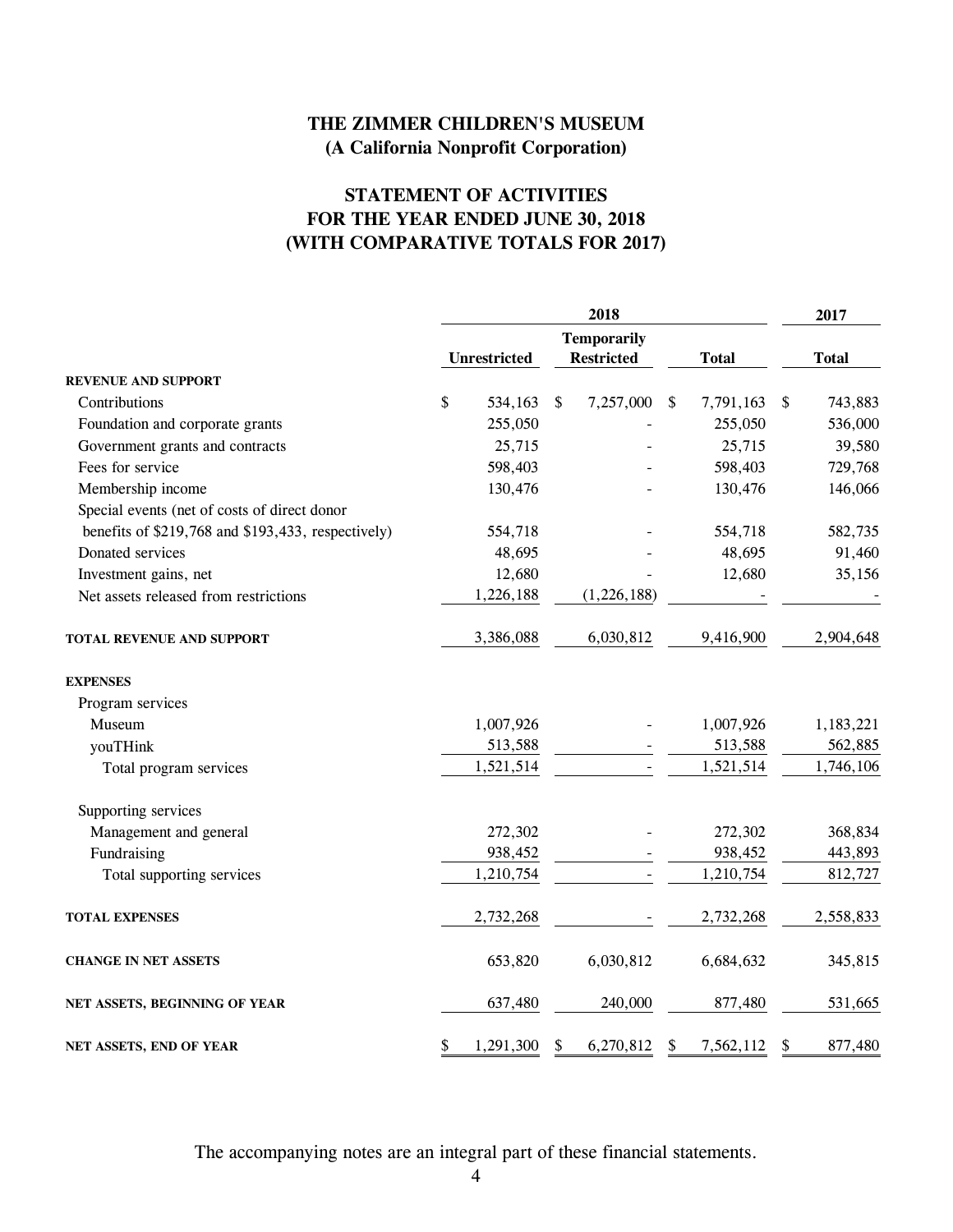# **STATEMENT OF FUNCTIONAL EXPENSES FOR THE YEAR ENDED JUNE 30, 2018 (WITH COMPARATIVE TOTALS FOR 2017)**

|                                  | 2018                    |                                  |          |                                    |                         |                                                   |    |                                  |    | 2017               |               |                                                   |    |              |              |              |
|----------------------------------|-------------------------|----------------------------------|----------|------------------------------------|-------------------------|---------------------------------------------------|----|----------------------------------|----|--------------------|---------------|---------------------------------------------------|----|--------------|--------------|--------------|
|                                  | <b>Program Services</b> |                                  |          |                                    | <b>Support Services</b> |                                                   |    |                                  |    |                    |               |                                                   |    |              |              |              |
|                                  |                         | <b>Museum</b><br><b>Programs</b> |          | <b>youTHink</b><br><b>Programs</b> |                         | <b>Total</b><br><b>Program</b><br><b>Services</b> |    | <b>Management</b><br>and General |    | <b>Fundraising</b> |               | <b>Total</b><br><b>Support</b><br><b>Services</b> |    | <b>Total</b> |              | <b>Total</b> |
| Payroll                          | \$                      | 544,833                          | \$       | 250,625 \$                         |                         | 795,458                                           | \$ | 115,673 \$                       |    | 430,560            | <sup>\$</sup> | 546,233 \$                                        |    | 1,341,691 \$ |              | 1,316,003    |
| Payroll taxes and                |                         |                                  |          |                                    |                         |                                                   |    |                                  |    |                    |               |                                                   |    |              |              |              |
| employee benefits                |                         | 82,703                           |          | 56,765                             |                         | 139,468                                           |    | 20,286                           |    | 151,618            |               | 171,904                                           |    | 311,372      |              | 303,777      |
| TOTAL PERSONNEL COSTS            |                         | 627,536                          |          | 307,390                            |                         | 934,926                                           |    | 135,959                          |    | 582,178            |               | 718,137                                           |    | 1,653,063    |              | 1,619,780    |
| <b>Bank</b> fees                 |                         | 16,147                           |          | 7,428                              |                         | 23,575                                            |    | 3,428                            |    | 12,760             |               | 16,188                                            |    | 39,763       |              | 34,798       |
| Direct program expenses          |                         | 81,198                           |          | 140,488                            |                         | 221,686                                           |    |                                  |    |                    |               |                                                   |    | 221,686      |              | 299,436      |
| Insurance                        |                         | 3,474                            |          | 1,598                              |                         | 5,072                                             |    | 738                              |    | 2,745              |               | 3,483                                             |    | 8,555        |              | 6,720        |
| Legal fees, donated              |                         |                                  |          |                                    |                         |                                                   |    | 48,695                           |    |                    |               | 48,695                                            |    | 48,695       |              | 91,460       |
| Miscellaneous                    |                         | 2,075                            |          | 954                                |                         | 3,029                                             |    | 441                              |    | 9,631              |               | 10,072                                            |    | 13,101       |              | 7,875        |
| Office supplies                  |                         | 2,408                            |          | 1,108                              |                         | 3,516                                             |    | 511                              |    | 1,903              |               | 2,414                                             |    | 5,930        |              | 5,516        |
| Postage                          |                         | 1,383                            |          | 636                                |                         | 2,019                                             |    | 294                              |    | 1,093              |               | 1,387                                             |    | 3,406        |              | 2,672        |
| Printing                         |                         | 2,611                            |          | 1,201                              |                         | 3,812                                             |    | 554                              |    | 2,064              |               | 2,618                                             |    | 6,430        |              | 2,301        |
| Professional fees                |                         | 34,577                           |          | 18,441                             |                         | 53,018                                            |    | 63,397                           |    | 299,541            |               | 362,938                                           |    | 415,956      |              | 244,000      |
| Rent and occupancy               |                         | 197,316                          |          | 14,245                             |                         | 211,561                                           |    | 7,179                            |    | 7,179              |               | 14,358                                            |    | 225,919      |              | 157,833      |
| Staff training                   |                         | 4,031                            |          | 2,150                              |                         | 6,181                                             |    | 1,254                            |    | 1,523              |               | 2,777                                             |    | 8,958        |              | 1,562        |
| Telephone                        |                         | 7,922                            |          | 3,644                              |                         | 11,566                                            |    | 1,682                            |    | 6,261              |               | 7,943                                             |    | 19,509       |              | 20,208       |
| Travel and meetings              |                         | 3,104                            |          | 1,428                              |                         | 4,532                                             |    | 659                              |    | 2,453              |               | 3,112                                             |    | 7,644        |              | 9,355        |
| Depreciation                     |                         | 24,144                           |          | 12,877                             |                         | 37,021                                            |    | 7,511                            |    | 9,121              |               | 16,632                                            |    | 53,653       |              | 55,317       |
| <b>TOTAL FUNCTIONAL EXPENSES</b> |                         | 1,007,926                        | <b>S</b> | 513,588                            | -S                      | 1,521,514                                         | -S | 272,302                          | -S | 938,452            | -S            | 1,210,754                                         | -S | 2,732,268    | <sup>S</sup> | 2,558,833    |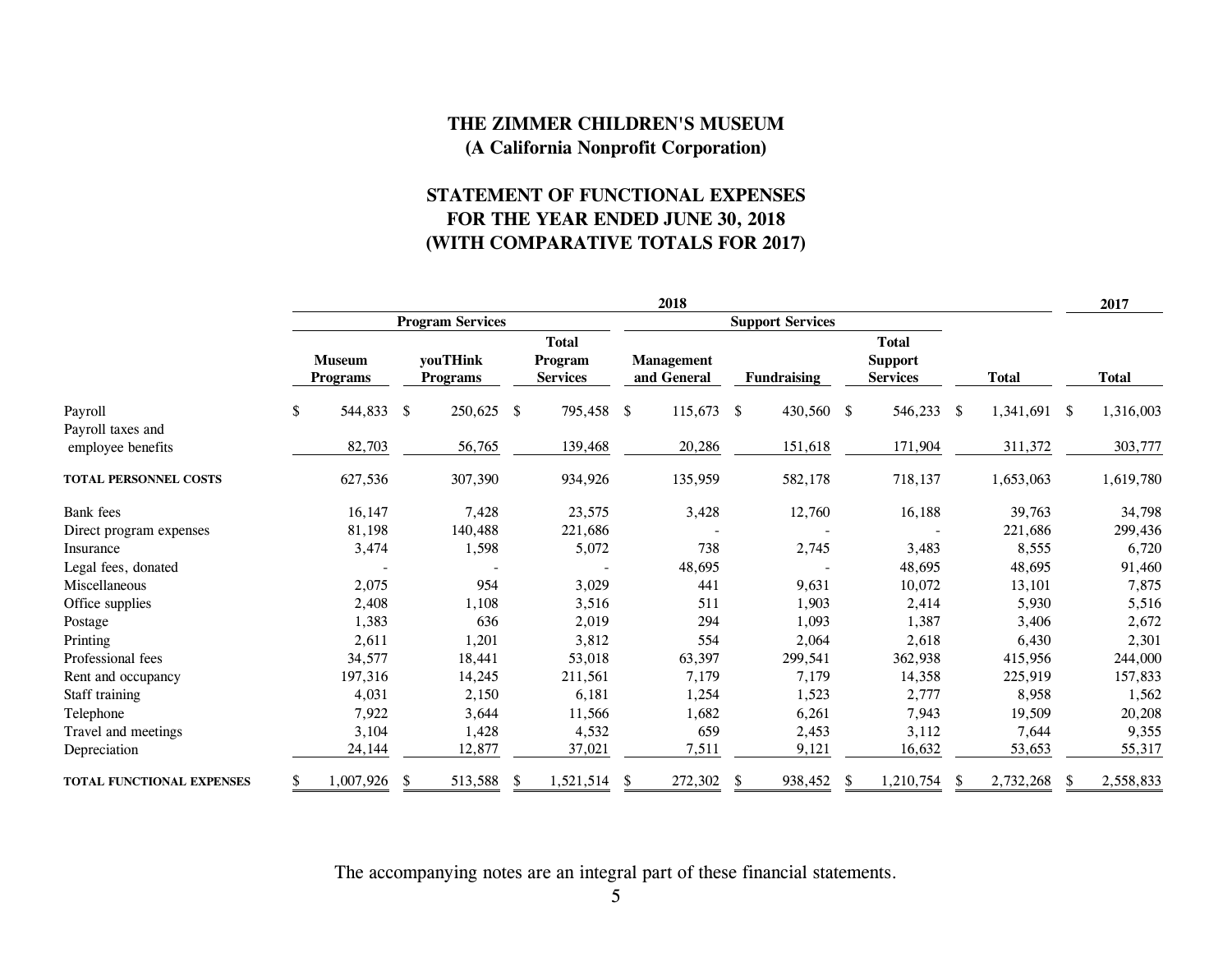# **STATEMENT OF CASH FLOWS FOR THE YEAR ENDED JUNE 30, 2018 (WITH COMPARATIVE TOTALS FOR 2017)**

|                                                     | 2018            |                           | 2017       |
|-----------------------------------------------------|-----------------|---------------------------|------------|
| <b>CASH FLOWS FROM OPERATING ACTIVITIES</b>         |                 |                           |            |
| Change in net assets                                | \$<br>6,684,632 | $\boldsymbol{\mathsf{S}}$ | 345,815    |
| Adjustments to reconcile change in net assets to    |                 |                           |            |
| net cash from operating activities:                 |                 |                           |            |
| Depreciation                                        | 53,653          |                           | 55,317     |
| Net realized and unrealized gains on investments    | (8,327)         |                           | (26, 731)  |
| Donated stock                                       | (31, 428)       |                           |            |
| Proceeds from capital campaign                      | (3,209,750)     |                           | (68,200)   |
| Change in operating assets and liabilities:         |                 |                           |            |
| Contributions receivable                            | (4,051,415)     |                           | (177, 750) |
| Prepaid expenses                                    | (8,676)         |                           | 24,018     |
| Accounts payable and accrued liabilities            | 110,489         |                           | 20,901     |
| Deferred revenue                                    | (26, 912)       |                           | (128, 801) |
| Net Cash Provided By Operating Activities           | (487, 734)      |                           | 44,569     |
| CASH FLOWS FROM INVESTING ACTIVITIES                |                 |                           |            |
| Proceeds from sale of investments                   | 326,538         |                           | 199,666    |
| Purchases of investments                            | (296, 453)      |                           | (106, 668) |
| Reinvested interests and dividends                  | (3,750)         |                           | (8, 425)   |
| Purchases of property and equipment                 | (874, 433)      |                           | (21, 786)  |
| Net Cash Provided By (Used In) Investing Activities | (848,098)       |                           | 62,787     |
| <b>CASH FLOWS FROM FINANCING ACTIVITIES</b>         |                 |                           |            |
| Proceeds from capital campaign                      | 3,209,750       |                           | 68,200     |
| Drawdown on line of credit                          | 25,000          |                           |            |
| Net Cash Provided By Financing Activities           | 3,234,750       |                           | 68,200     |
| NET CHANGE IN CASH AND CASH EQUIVALENTS             | 1,898,918       |                           | 175,556    |
| CASH AND CASH EQUIVALENTS AT BEGINNING OF YEAR      | 189,121         |                           | 13,565     |
| CASH AND CASH EQUIVALENTS AT END OF YEAR            | \$<br>2,088,039 | \$                        | 189,121    |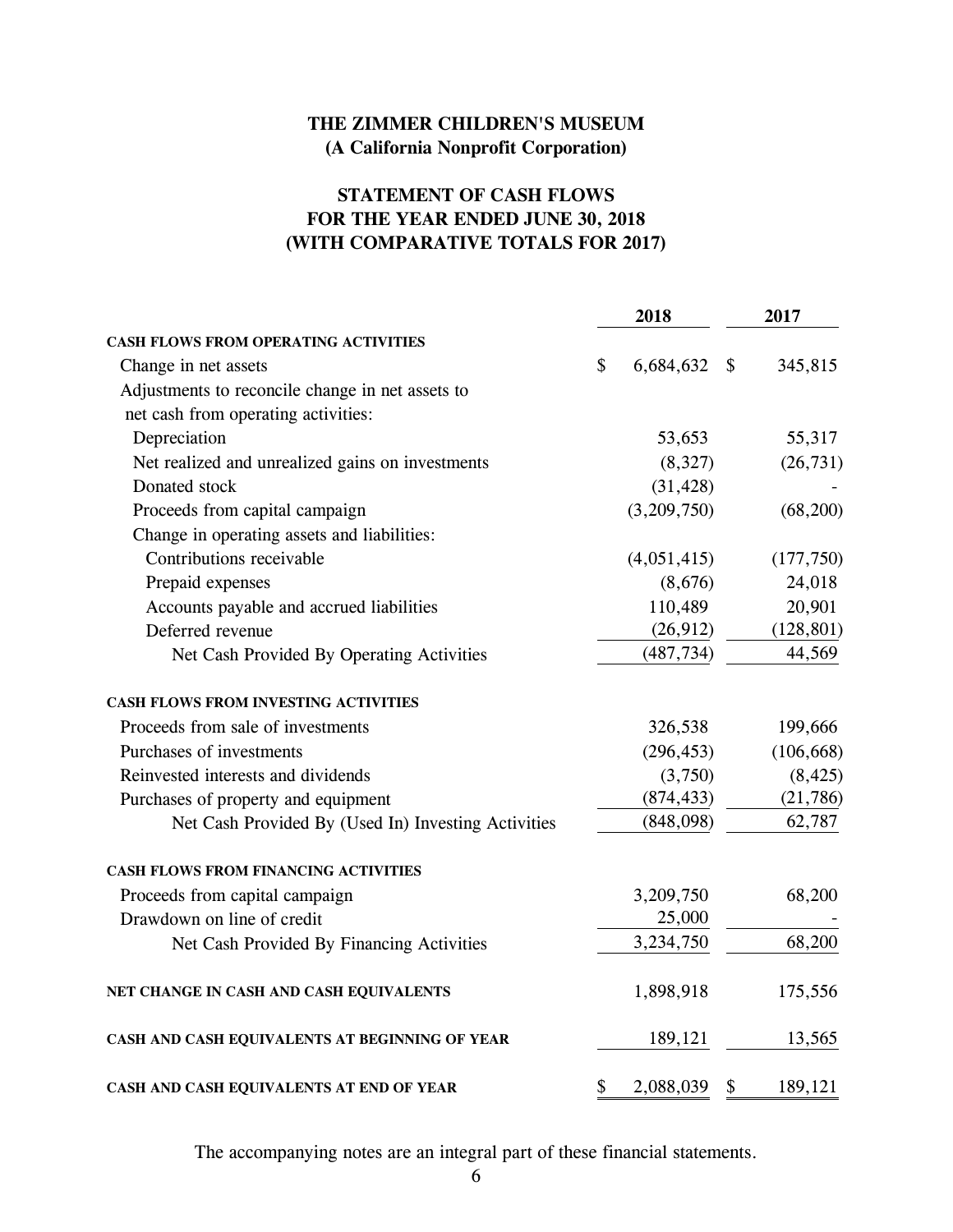# **NOTES TO THE FINANCIAL STATEMENTS JUNE 30, 2018 (WITH COMPARATIVE TOTALS FOR 2017)**

# **NOTE 1 – Organization**

The Zimmer Children's Museum (the Museum), a California nonprofit corporation, operates the Zimmer Children's Museum and youTHink in Los Angeles, California. The Museum incorporates community values and ethics to teach children and their families about making a difference in their homes and in the world. The Museum promotes community responsibility and cultural sensitivity by highlighting the concepts of respect for others, generosity of heart, helping those in need, accepting differences and celebrating uniqueness. Through its on-site activities and public school-based youTHink programs, the Museum reaches broad audiences and is a venue for visitors of varied backgrounds to discover shared ideals.

On February 17, 2017, the Museum's Board of Directors voted to change the name of the organization to Sharewell. The organization has filed a Fictitious Business Name Statement and is in the process of amending the articles of incorporation and bylaws.

During 2017, the Museum began a capital campaign to raise funds for the buildout of a new children's museum, to be named the Cayton Children's Museum. The Museum's new location will feature a new, expanded experience and a curated museum shop with a budgeted cost of \$10.7 million. The campaign will continue through 2019 with an estimated opening date of Spring 2019.

# **NOTE 2 – Summary of Significant Accounting Policies**

#### *Basis of Presentation*

The financial statements of the Museum have been prepared on the accrual basis of accounting in accordance with accounting principles generally accepted in the United States of America.

#### *Use of Estimates*

The preparation of financial statements in conformity with accounting principles generally accepted in the United States of America requires management to make estimates and assumptions that affect reported amounts of assets, liabilities, revenues and expenses as of the date and for the period presented. Actual results could differ from those estimates.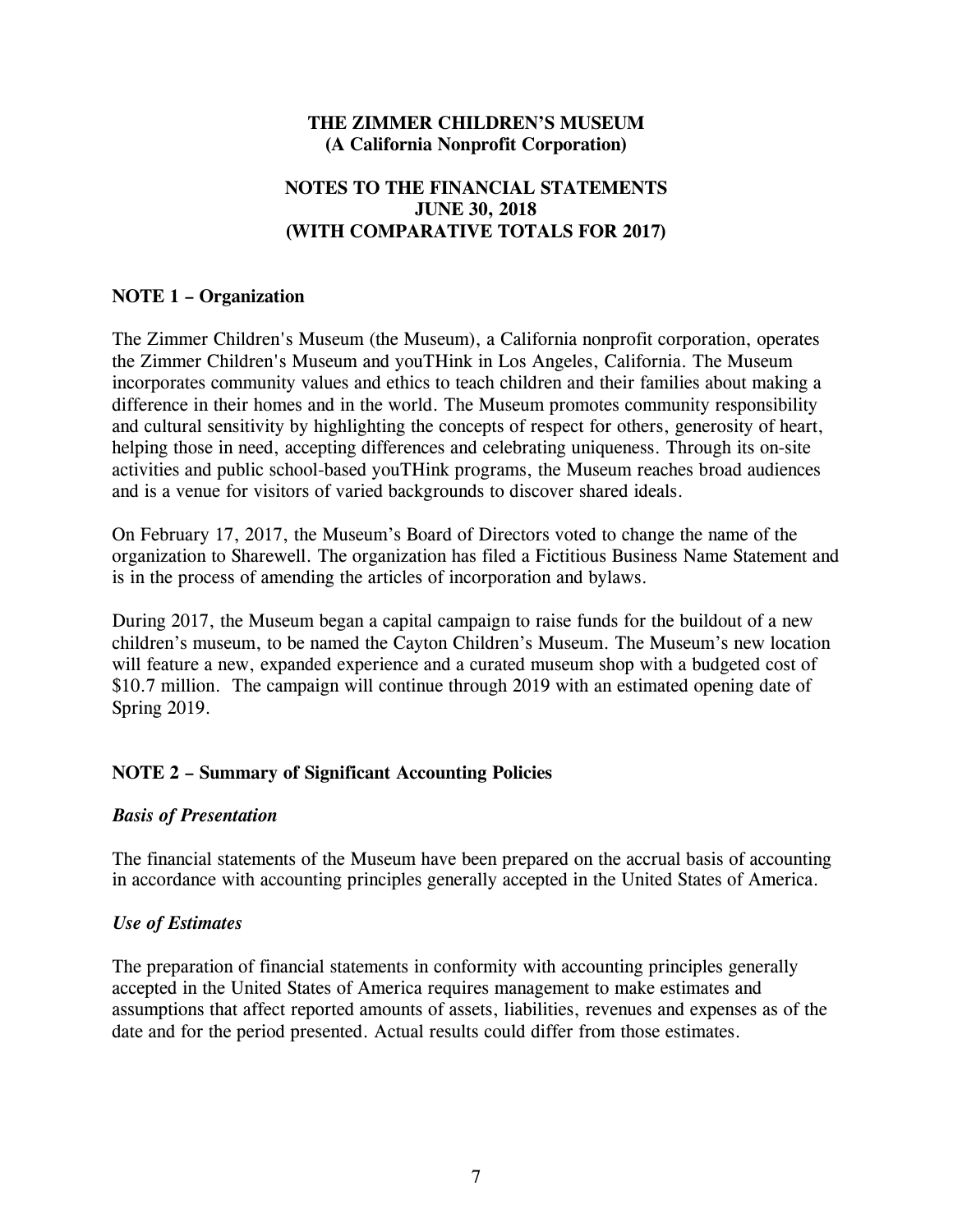# **NOTES TO THE FINANCIAL STATEMENTS JUNE 30, 2018 (WITH COMPARATIVE TOTALS FOR 2017)**

# **NOTE 2 – Summary of Significant Accounting Policies (Continued)**

#### *Financial Statement Presentation*

The Museum reports information regarding its financial position and activities according to three classes of net assets: unrestricted, temporarily restricted and permanently restricted.

*Unrestricted-Undesignated -* Net assets that are not subject to donor-imposed restrictions.

*Unrestricted-Board Designated -* These are comprised of resources that the Board of Directors has designated for investment purposes to be maintained as reserves for future use to fund the general operations of the Museum with prior approval from the Board of Directors.

*Temporarily Restricted -* The Museum reports gifts of cash and other assets as temporarily restricted support if they are received with donor stipulations that limit the use of the donated assets. When a donor restriction expires, that is, when a stipulated time restriction ends or the purpose of the restriction is accomplished, temporarily restricted net assets are reclassified to unrestricted net assets and reported in the statement of activities as net assets released from purpose or time restrictions. Donor restricted contributions whose restrictions have been met in the same reporting period are reported as unrestricted support in the statement of activities.

*Permanently Restricted -* Net assets that have been restricted by the donor in perpetuity and cannot be expended by the Museum. Generally, the donors of these assets permit the Museum to use the income earned on these assets for general or specific purposes. The Museum had no permanently restricted net assets at June 30, 2018 and 2017.

#### *Prior-Period Information*

The financial statements include certain prior-period summarized comparative information in total, but not by net asset class. Such information does not include sufficient detail to constitute a presentation in conformity with accounting principles generally accepted in the United States of America. Accordingly, such information should be read in conjunction with the Museum's financial statements for the year ended June 30, 2017, from which the summarized information was derived.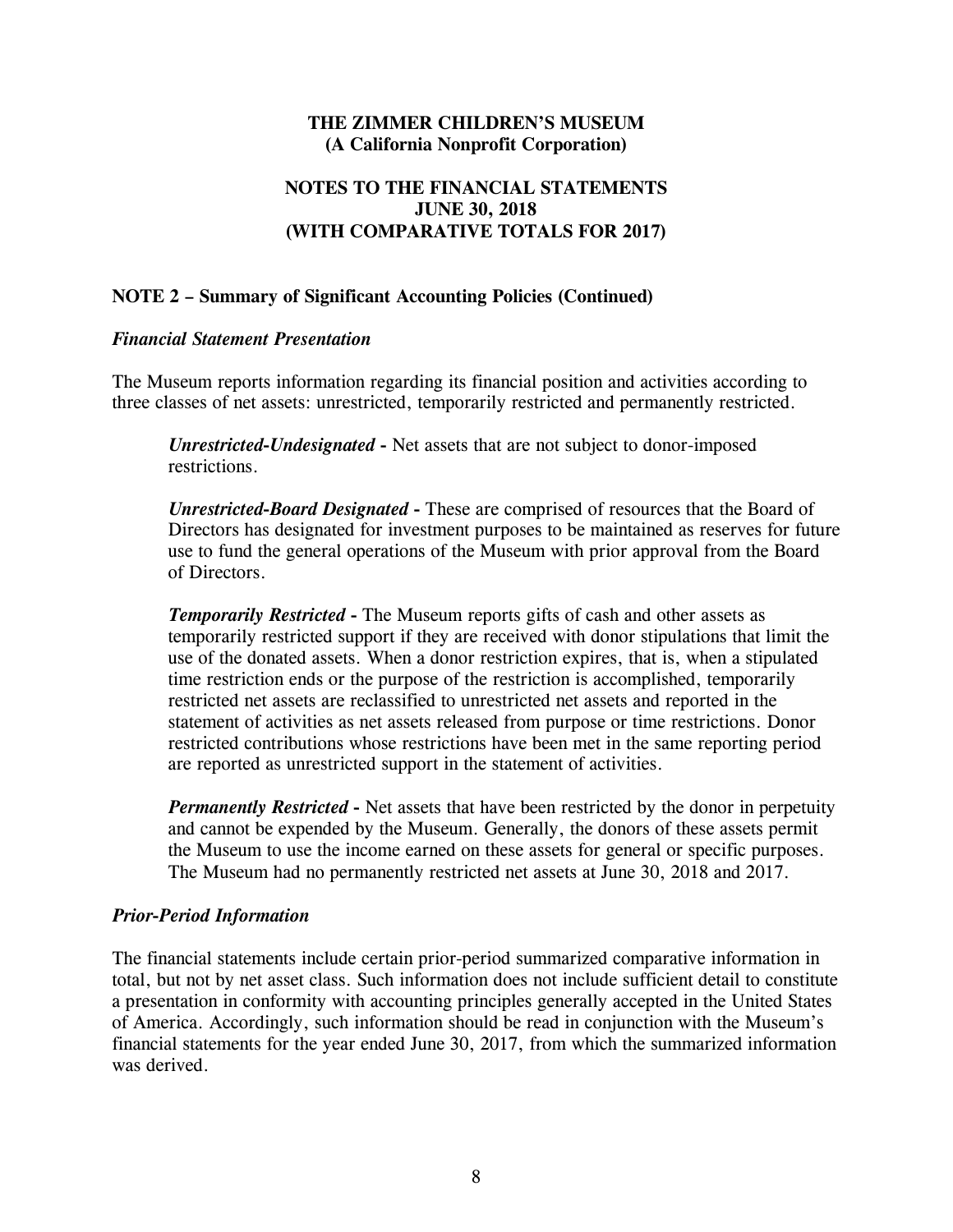# **NOTES TO THE FINANCIAL STATEMENTS JUNE 30, 2018 (WITH COMPARATIVE TOTALS FOR 2017)**

# **NOTE 2 – Summary of Significant Accounting Policies (Continued)**

# *Cash and Cash Equivalents*

The Museum considers all short-term financial instruments purchased with original maturities of three months or less to be cash equivalents. The Museum maintains its cash in bank deposit accounts, which at times may exceed federally insured limits. The Museum has not experienced any losses in such accounts. The Museum believes it is not exposed to any significant credit risk on cash.

#### *Investments*

Investments in cash equivalents, equity and debt securities with readily determinable market values are reported at fair value. The fair value of investments is valued at the closing price on the last business day of the fiscal year. Securities are generally held in custodial investment accounts administered by financial institutions.

Investment purchases and sales are accounted for on a trade-date basis. Interest and dividend income is recorded when earned. Gains or losses (including investments bought, sold, and held during the year), and interest and dividend income are reflected in the statement of activities as increases or decreases in unrestricted net assets, unless their use is restricted by donor stipulations or by law.

Investment securities, in general, are exposed to various risks, such as interest rate, credit, and overall market volatility. Due to the level of risk associated with certain long-term investments, it is reasonably possible that changes in the values of these investments will occur in the near term and that such changes could materially affect the amounts reported in the statement of financial position.

#### *Contributions and Contributions Receivable*

Unconditional contributions, including pledges, are recorded at fair value and are recognized as revenue in the period received. The Museum reports unconditional contributions as restricted support if such contributions are received with donor stipulations that limit the use of the donated assets. Unconditional pledges expected to be collected in future years are recorded at the present value of expected future cash flows discounted at an appropriate discount rate commensurate with the risks involved. Conditional promises to give are not included as support until such time as the conditions are substantially met.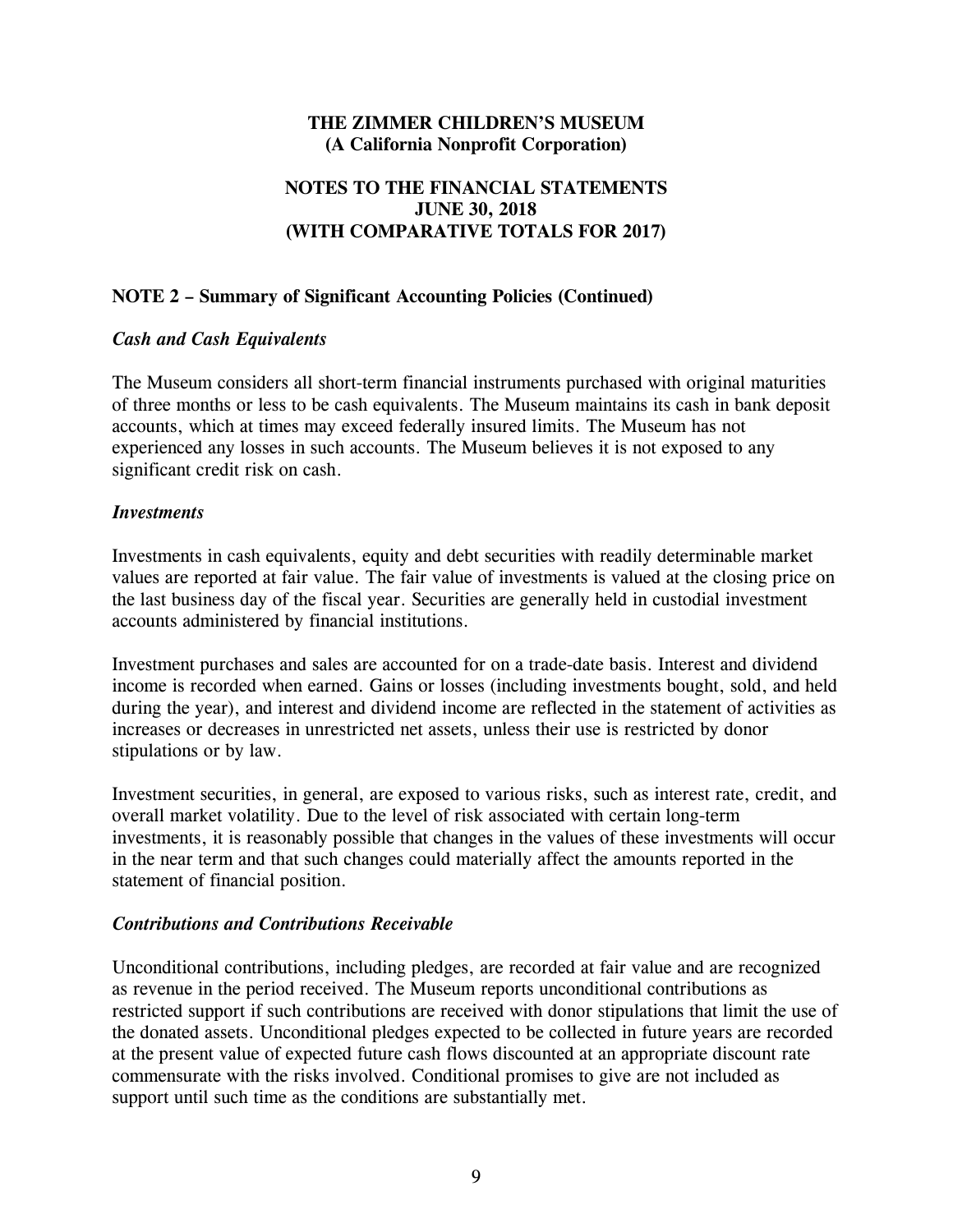# **NOTES TO THE FINANCIAL STATEMENTS JUNE 30, 2018 (WITH COMPARATIVE TOTALS FOR 2017)**

# **NOTE 2 – Summary of Significant Accounting Policies (Continued)**

#### *Contributions and Contributions Receivable (Continued)*

As of June 30, 2018 and 2017, the Museum evaluated the collectability of contributions receivable and determined that an allowance for uncollectible contributions receivable was not deemed necessary.

#### *Property and Equipment*

Property and equipment are recorded at cost if purchased or at fair value at the date of donation if donated. Property and equipment are capitalized if the cost of the asset is greater than or equal to \$500 and the useful life is greater than one year.

Depreciation is computed on the straight-line basis over the estimated useful lives of the property and equipment as follows:

| Museum Exhibits                                | 7 Years |
|------------------------------------------------|---------|
| <b>Furniture and Equipment</b>                 | 5 Years |
| Computers and Information Technology Equipment | 3 Years |

Expenditures for maintenance and repairs are charged to operations as incurred while renewals and betterments are capitalized.

#### *Long-Lived Assets*

The Museum reviews the carrying value of its long-lived assets for possible impairment whenever events or changes in circumstances indicate that the book value of the assets may not be recoverable. An impairment loss is recognized when the sum of the undiscounted future cash flows is less than the carrying amount of the asset, in which case a write-down is recorded to reduce the related asset to its estimated fair value. No impairment losses were recognized during the years ended June 30, 2018 and 2017.

#### *Revenue Recognition and Deferred Revenue*

Fees for service revenues are recognized when service is rendered. Membership dues are recognized as income over the period of the membership. Deferred revenue includes funds received in advance for summer camp fees and prorated membership dues.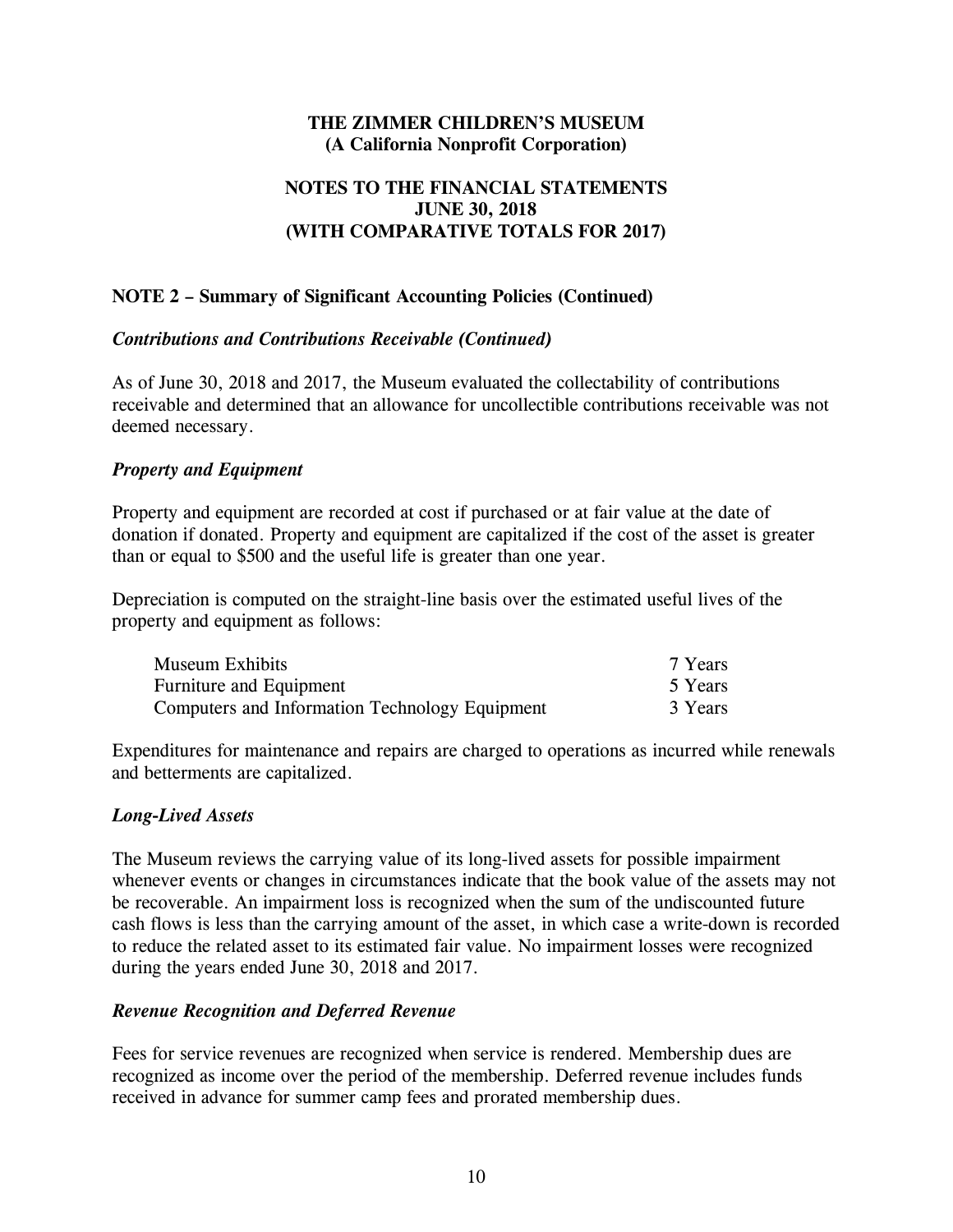# **NOTES TO THE FINANCIAL STATEMENTS JUNE 30, 2018 (WITH COMPARATIVE TOTALS FOR 2017)**

# **NOTE 2 – Summary of Significant Accounting Policies (Continued)**

#### *Government Grants and Contracts*

The Museum recognizes revenue to the extent of eligible costs incurred up to the maximum subcontract or grant amount.

#### *Contributed Goods and Services*

Contributions of donated noncash assets are recorded at fair value in the period received. Contributions of donated services are recognized if the services received (a) create or enhance long-lived assets, or (b) require specialized skills provided by individuals possessing those skills, and would typically need to be purchased if not provided by donation. The Museum received \$48,695 and \$91,460 of in-kind donated legal services during the year ended June 30, 2018 and 2017, respectively, included in management and general support service expense in the accompanying statement of functional expenses.

#### *Income Taxes*

The Museum is a nonprofit public benefit corporation organized under the laws of California and, as such, is exempt from federal and state income taxes under Internal Revenue Code (IRC) Section 501(c)(3) and corresponding state provisions.

The Museum recognizes the financial statement benefit of tax positions, such as filing status of tax-exempt, only after determining that the relevant tax authority would more likely than not sustain the position following an audit. The Museum is subject to potential income tax audits on open tax years by any taxing jurisdiction in which it operates. The statute of limitations for federal and California state purposes is generally three and four years, respectively.

#### *Functional Allocation of Expenses*

The costs of providing the Museum's programs and other activities have been presented in the statement of functional expenses. During the year, such costs are accumulated into separate groupings as either direct or indirect. Indirect or shared costs are allocated among program and support services by a method that best measures the relative degree of benefit. Allocations are based on management's estimate of the benefit derived from costs as they relate to each activity. Rent and depreciation are based on square footage. Other shared costs are based on employee salaries per department.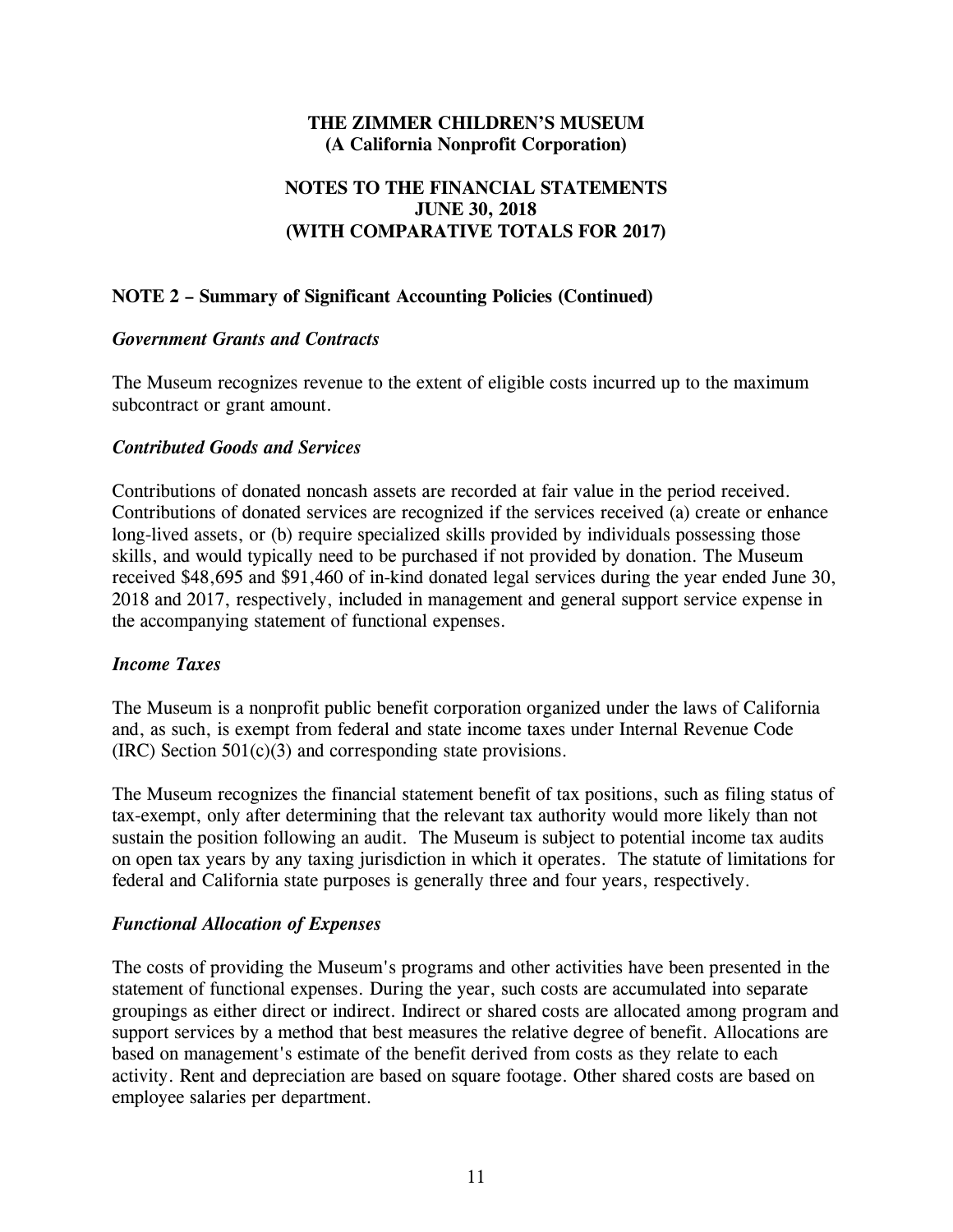# **NOTES TO THE FINANCIAL STATEMENTS JUNE 30, 2018 (WITH COMPARATIVE TOTALS FOR 2017)**

#### **NOTE 2 – Summary of Significant Accounting Policies (Continued)**

#### *Recently Issued Accounting Pronouncements*

In May 2014, the FASB issued ASU 2014-09, *Revenue from Contracts with Customers (Topic 606)* (ASU 2014-09), requiring an entity to recognize the amount of revenue to which it expects to be entitled for the transfer of promised goods or services to customers. The updated standard will replace most existing revenue recognition guidance in U.S. GAAP when it becomes effective and permits the use of either a full retrospective or retrospective with the cumulative effect transition method. In August 2015, the FASB issued ASU 2015-14 which defers the effective date of ASU 2014-09 one year making it effective for annual reporting periods beginning after December 15, 2018. The Museum is currently evaluating the impact of the adoption of the new standard on the financial statements.

In February 2016, the FASB issued ASU 2016-02, *Leases (Topic 842)* (ASU 2016-02). The guidance in this ASU supersedes the leasing guidance in Topic 840, *Leases*. Under the new guidance, lessees are required to recognize lease assets and lease liabilities on the balance sheet for all leases with terms longer than 12 months. Leases will be classified as either finance or operating, with classification affecting the pattern of expense recognition in the income statement. The new standard is effective for fiscal years beginning after December 15, 2019, including interim periods within those fiscal years. The Museum is currently evaluating the impact of the adoption of the new standard on the financial statements.

In August 2016, the FASB released ASU 2016-14, *Presentation of Financial Statements of Not-for-Profit Entities (Topic 958)*. The update amends the current reporting model for nonprofit organizations and enhances their required disclosures. The major changes relate to: (a) presentation of classes of net assets, (b) the presentation of underwater endowment funds and related disclosures, (c) recognition of the expirations of restrictions on gifts used to acquire or construct long-lived assets absent explicit donor stipulations otherwise, (d) statement of functional expense, (e) disclosure of quantitative and qualitative information regarding liquidity and availability of resources; and a few smaller items. The ASU is effective for fiscal years beginning after December 15, 2017. The Museum is currently evaluating the impact of the adoption of the new standard on the financial statements.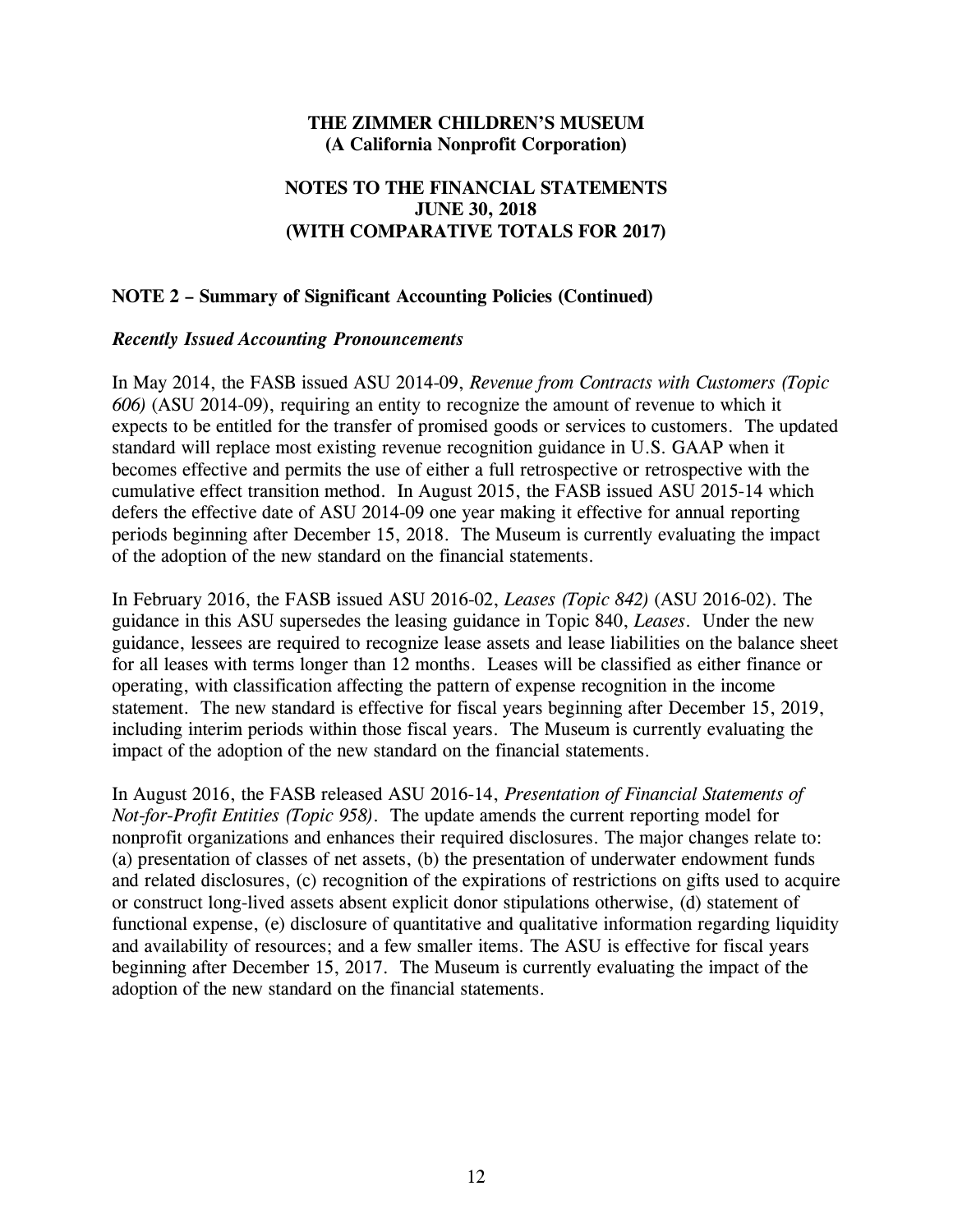# **NOTES TO THE FINANCIAL STATEMENTS JUNE 30, 2018 (WITH COMPARATIVE TOTALS FOR 2017)**

# **NOTE 2 – Summary of Significant Accounting Policies (Continued)**

#### *Recently Issued Accounting Pronouncements (Continued)*

In June 2018, the FASB issues ASU 2018-08, *Not-for-Profit Entities (Topic 958): Clarifying the Scope and the Accounting Guidance for Contributions Received and Contributions Made* (ASU 2018-08), which provides additional guidance on characterizing grants and similar contracts with resource providers as either exchange transactions or contributions, as well as distinguishing between conditional contributions and unconditional contributions. The updated standard will be effective for annual reporting periods beginning after December 15, 2018. The Museum is currently evaluating the impact of the adoption of the new standard on the financial statements.

#### *Subsequent Events*

In preparing these financial statements, the Museum has evaluated events and transactions for potential recognition or disclosure through January 25, 2019, the date the financial statements were available to be issued.

Subsequent to year-end, the Museum entered into a 4-year line of credit with a capacity of \$4,500,000 that matures November 2020 and a promissory note of \$1,500,000 that is due August 2020.

#### **NOTE 3 – Investments**

The Museum has implemented accounting standards which define fair value for those assets that are re-measured and reported at fair value at each reporting period. This standard establishes a single authoritative definition of fair value, sets out a framework for measuring fair value based on inputs used, and requires additional disclosures about fair value measurements. This standard applies to fair value measurements already required or permitted by existing standards.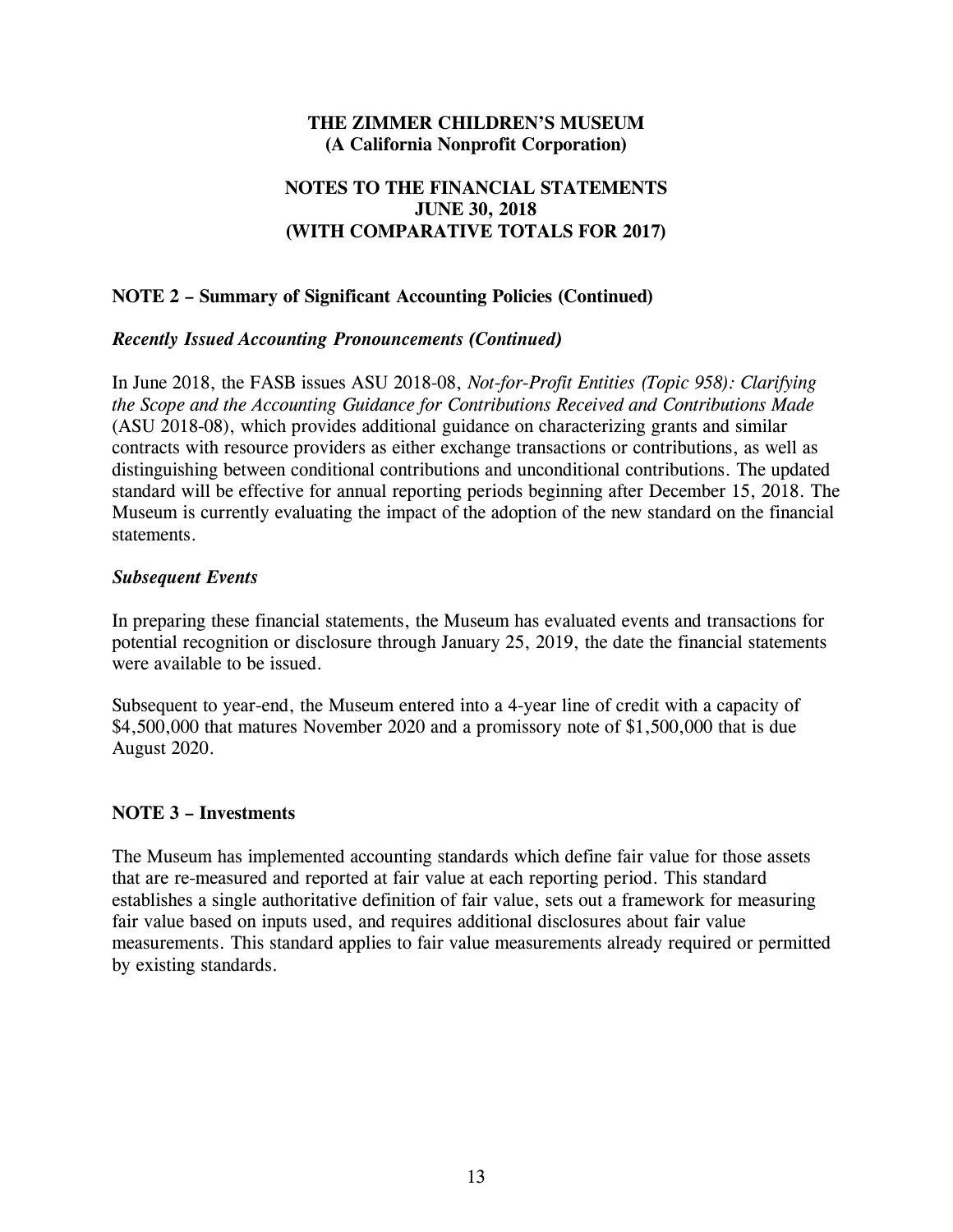# **NOTES TO THE FINANCIAL STATEMENTS JUNE 30, 2018 (WITH COMPARATIVE TOTALS FOR 2017)**

#### **NOTE 3 – Investments (Continued)**

In general, fair values determined by level 1 inputs utilize quoted prices (unadjusted) in active markets for identical assets (or liabilities). Fair values determined by level 2 inputs utilize data points that are observable such as quoted prices, interest rates, and yield curves. Fair values determined by level 3 inputs are unobservable data points for the asset (or liability) and include situations where there is little, if any, market activity for the asset (or liability).

The Museum's investments are measured at fair value on a recurring basis and classified as level 1 in the fair value hierarchy at June 30, 2018 and 2017. The investments are as follows:

|                                       | For the Year Ended<br><b>June 30,</b> |      |                   |  |  |  |  |
|---------------------------------------|---------------------------------------|------|-------------------|--|--|--|--|
|                                       | 2018                                  |      | 2017              |  |  |  |  |
| Mutual funds<br>Exchange traded funds | \$<br>467,732                         | - \$ | 430,508<br>23,804 |  |  |  |  |
| Total investments                     | 467,732                               |      | 454,312           |  |  |  |  |

Net investment gains consist of the following:

|                                   | For the Year Ended<br><b>June 30,</b> |        |  |        |  |  |  |
|-----------------------------------|---------------------------------------|--------|--|--------|--|--|--|
|                                   |                                       | 2018   |  | 2017   |  |  |  |
| Interest and dividends, net       |                                       | 4,353  |  | 8,425  |  |  |  |
| Net realized and unrealized gains |                                       | 8,327  |  | 26,731 |  |  |  |
| Investment gains, net             |                                       | 12,680 |  | 35,156 |  |  |  |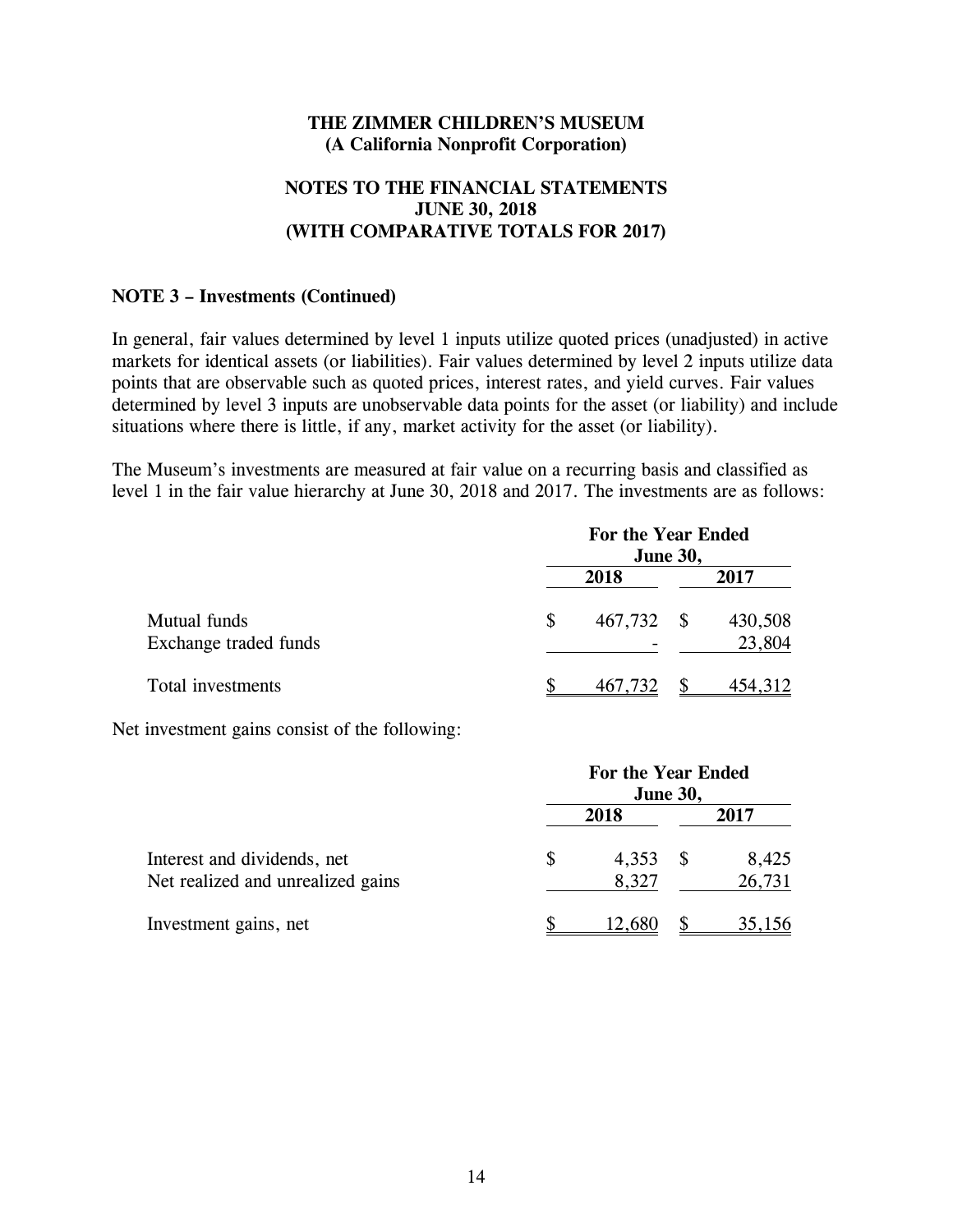# **NOTES TO THE FINANCIAL STATEMENTS JUNE 30, 2018 (WITH COMPARATIVE TOTALS FOR 2017)**

#### **NOTE 4 – Contributions Receivable**

Expected future collections of contributions receivable, including pledges for the capital campaign, as of June 30, 2018 are as follows:

| <b>Year Ending</b><br><b>June 30,</b> |                 |
|---------------------------------------|-----------------|
| 2019                                  | 1,481,471<br>\$ |
| 2020                                  | 1,374,500       |
| 2021                                  | 1,362,000       |
| 2022                                  | 362,000         |
|                                       | 4,579,971       |
| Less unamortized discount of $2.5\%$  | (200,000)       |
|                                       |                 |

#### **NOTE 5 – Property and Equipment**

Property and equipment are summarized as follows:

|                                                | <b>June 30,</b> |            |    |            |  |
|------------------------------------------------|-----------------|------------|----|------------|--|
|                                                |                 | 2018       |    | 2017       |  |
| Museum exhibits                                | \$              | 554,658    | -S | 553,920    |  |
| Furniture, equipment, and computers            |                 | 251,008    |    | 246,148    |  |
| Construction in progress                       |                 | 868,835    |    |            |  |
|                                                |                 | 1,674,501  |    | 800,068    |  |
| Less accumulated depreciation and amortization |                 | (718, 380) |    | (664, 727) |  |
|                                                |                 | 956,121    |    | 135,341    |  |

Depreciation expense for the years ended June 30, 2018 and 2017 was \$53,653 and \$55,317, respectively.

Included in construction in progress are costs relating to the new museum location. (See Note 1.)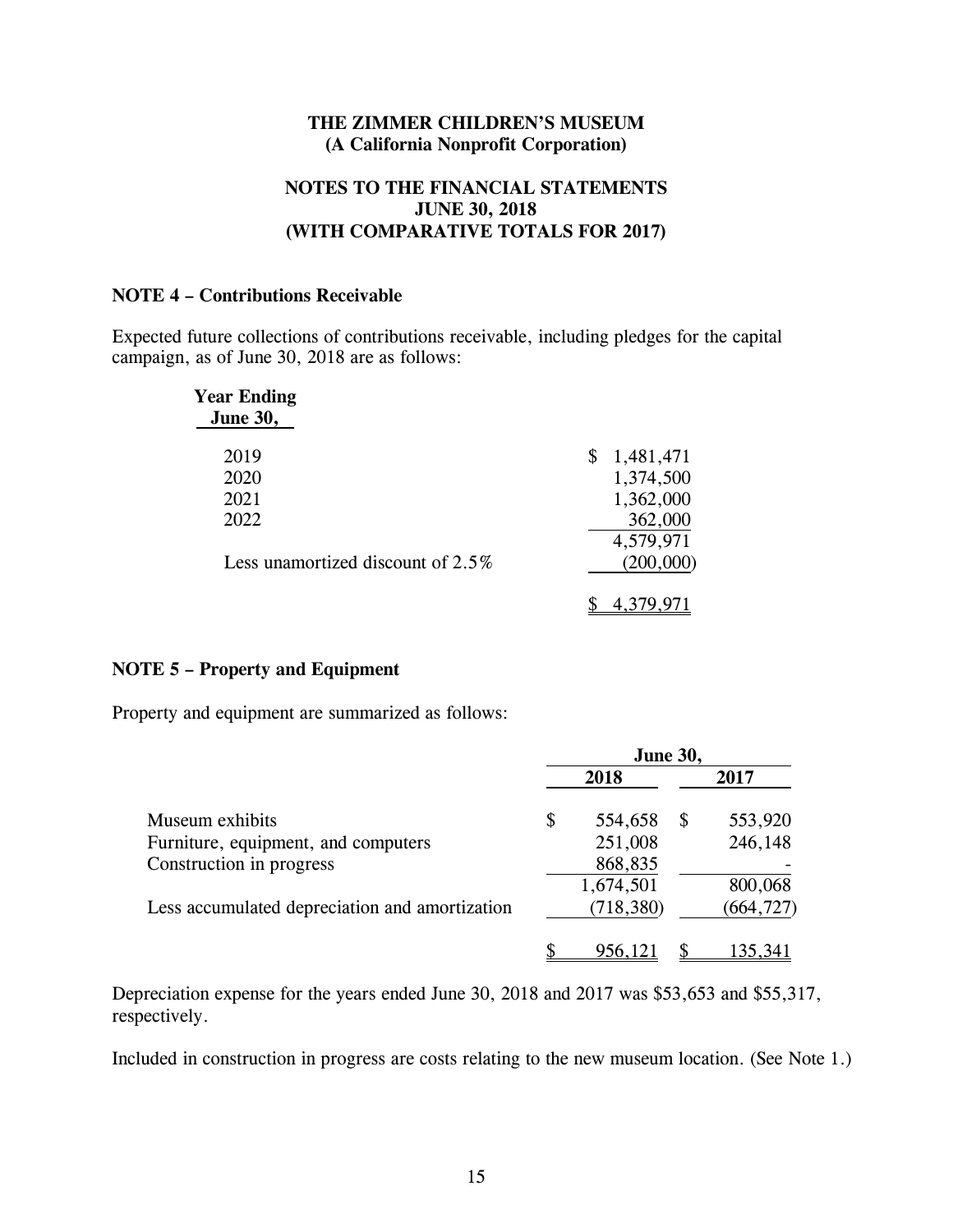# **NOTES TO THE FINANCIAL STATEMENTS JUNE 30, 2018 (WITH COMPARATIVE TOTALS FOR 2017)**

#### **NOTE 6 – Line of Credit**

The Museum has a revolving bank line of credit with a financial institution. The line of credit is secured by the Museum's investment portfolio and bears interest at the prime rate (5.0% at June 30, 2018) plus 0.50%. The maximum borrowable amount is the lesser of (i) \$250,000 and (ii) the fair market value of the eligible securities pledged as collateral multiplied by the weighted average of predetermined advance rates. At June 30, 2018, there was a \$25,000 balance outstanding balance on the line of credit. At June 20, 2017, there was no balance outstanding on the line of credit.

# **NOTE 7 – Accounts Payable and Accrued Liabilities**

Accounts payable and accrued liabilities consist of the following:

|                                   |      | <b>June 30,</b> |   |         |  |  |
|-----------------------------------|------|-----------------|---|---------|--|--|
|                                   | 2018 |                 |   | 2017    |  |  |
| Accounts payable                  | \$   | 123,291         | S | 44,345  |  |  |
| Accrued vacation                  |      | 44,652          |   | 43,476  |  |  |
| Accrued payroll and payroll taxes |      | 48,728          |   | 18,360  |  |  |
|                                   |      | 216,671         |   | 106,181 |  |  |

#### **NOTE 8 – Deferred Revenue**

Deferred revenue consists of the following:

|                                     | <b>June 30,</b>        |  |                  |  |  |
|-------------------------------------|------------------------|--|------------------|--|--|
|                                     | 2018                   |  | 2017             |  |  |
| Summer camp fees<br>Membership dues | \$<br>78,771<br>33,575 |  | 79,466<br>59,792 |  |  |
|                                     | 112,346                |  | <u>139,258</u>   |  |  |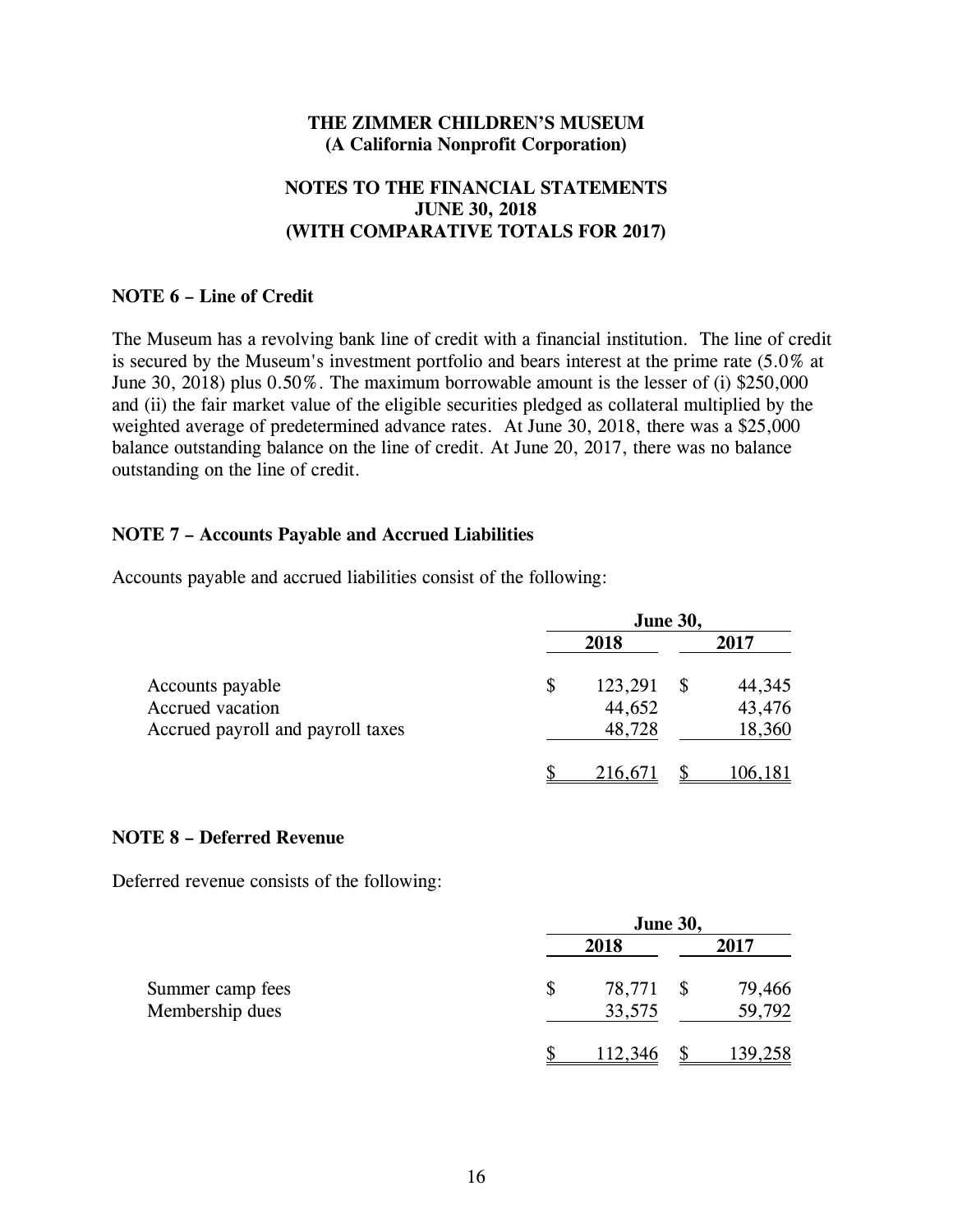# **NOTES TO THE FINANCIAL STATEMENTS JUNE 30, 2018 (WITH COMPARATIVE TOTALS FOR 2017)**

# **NOTE 9 – Temporarily Restricted Net Assets**

At June 30, 2018, temporary restricted net assets of \$6,270,812 were restricted for construction of the new Museum and a future endowment as part of the capital campaign.

#### **NOTE 10 – Commitments and Contingencies**

#### *Operating Leases*

The Museum leases office space and facilities under an operating lease from JFC that expires in February 2019. Rent and occupancy payments are withheld from the monthly allocation support received from JFC. Rent and occupancy expense for the years ended June 30, 2018 and 2017 was \$225,919 and \$157,833, respectively.

The Museum executed a new operating lease in December 2017, which is set to commence on January 1, 2019, for the location of the new museum. The monthly rent amount will increase by 3% annually, beginning January 1, 2022. The lease will expire on September 30, 2038, with the option to extend. No monthly rent payments were made during the year ended June 30, 2018 in relation to this lease.

The following schedule represents future minimum lease payments under noncancelable operating leases as of June 30, 2018:

| <b>Year Ending</b><br><b>June 30,</b> |               |
|---------------------------------------|---------------|
| 2019                                  | \$<br>466,935 |
| 2020                                  | 807,011       |
| 2021                                  | 819,429       |
| 2022                                  | 853,047       |
| 2023                                  | 878,638       |
| Thereafter                            | 17, 179, 244  |
|                                       | \$21,004,30   |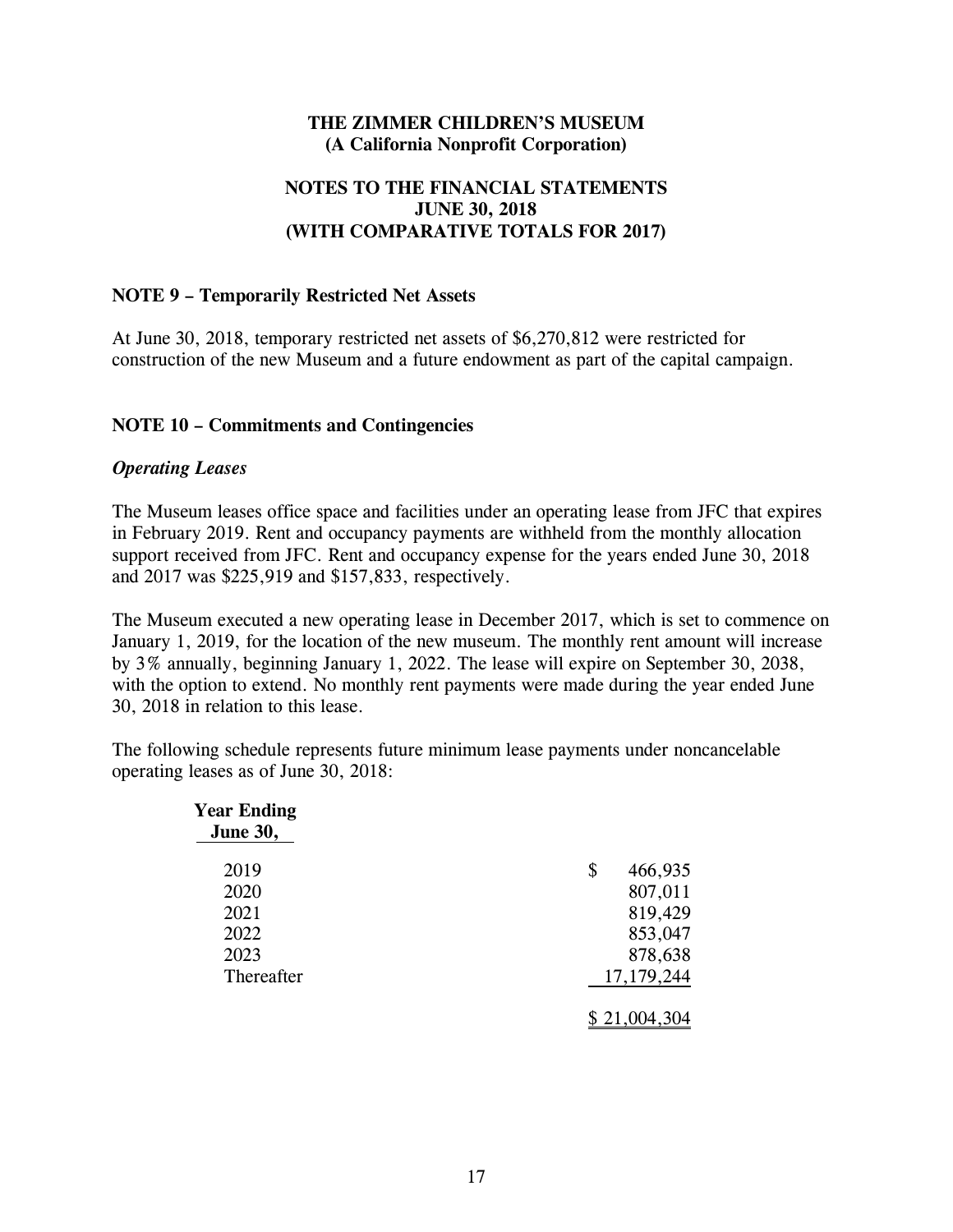# **NOTES TO THE FINANCIAL STATEMENTS JUNE 30, 2018 (WITH COMPARATIVE TOTALS FOR 2017)**

# **NOTE 10 – Commitments and Contingencies (Continued)**

#### *Government Grants*

The Museum's grants are subject to inspection and audit by the corresponding funding agencies. The purpose is to determine whether the funds were used in accordance with funding agency guidelines and regulations. The potential exists for disallowance of previously funded costs. No provision has been made for any liabilities that may arise from such audits since the amounts cannot be determined.

# **NOTE 11 – Retirement Plans**

#### *Multiemployer Plan*

Through December 31, 2017, the Zimmer Children's Museum participated with other agencies in the Basic Pension Plan for Employees of Jewish Federation Council of Greater Los Angeles (JFC), (employer identification number: 95-1643388; plan number: 001), a multiemployer defined benefit and contribution pension plan (the Multiemployer Plan). The Multiemployer Plan covers substantially all employees. The risks of participating in the Multiemployer Plan are different from single-employer plans in the following aspects:

- Assets contributed to the Multiemployer Plan by one employer may be used to provide benefits to employees of other participating employers.
- If a participating employer stops contributing to the plan, the unfunded obligations of the plan may be borne by the remaining participating employers.
- If the Museum chooses to stop participating in the Multiemployer Plan, the Museum may be required to pay the Multiemployer Plan an amount based on the underfunded status of the plan, referred to as a withdrawal liability.

At its discretion, the Museum may match participant contributions. The Museum's contributions to the defined benefit pension plan and defined contribution pension plan for the year ended June 30, 2018 totaled \$69,820 and \$18,033, respectively. Management believes the defined benefit pension plan is underfunded; however, the amount attributable to the Museum is indeterminable at this time and, therefore, any underfunding is not reflected on the accompanying financial statements.